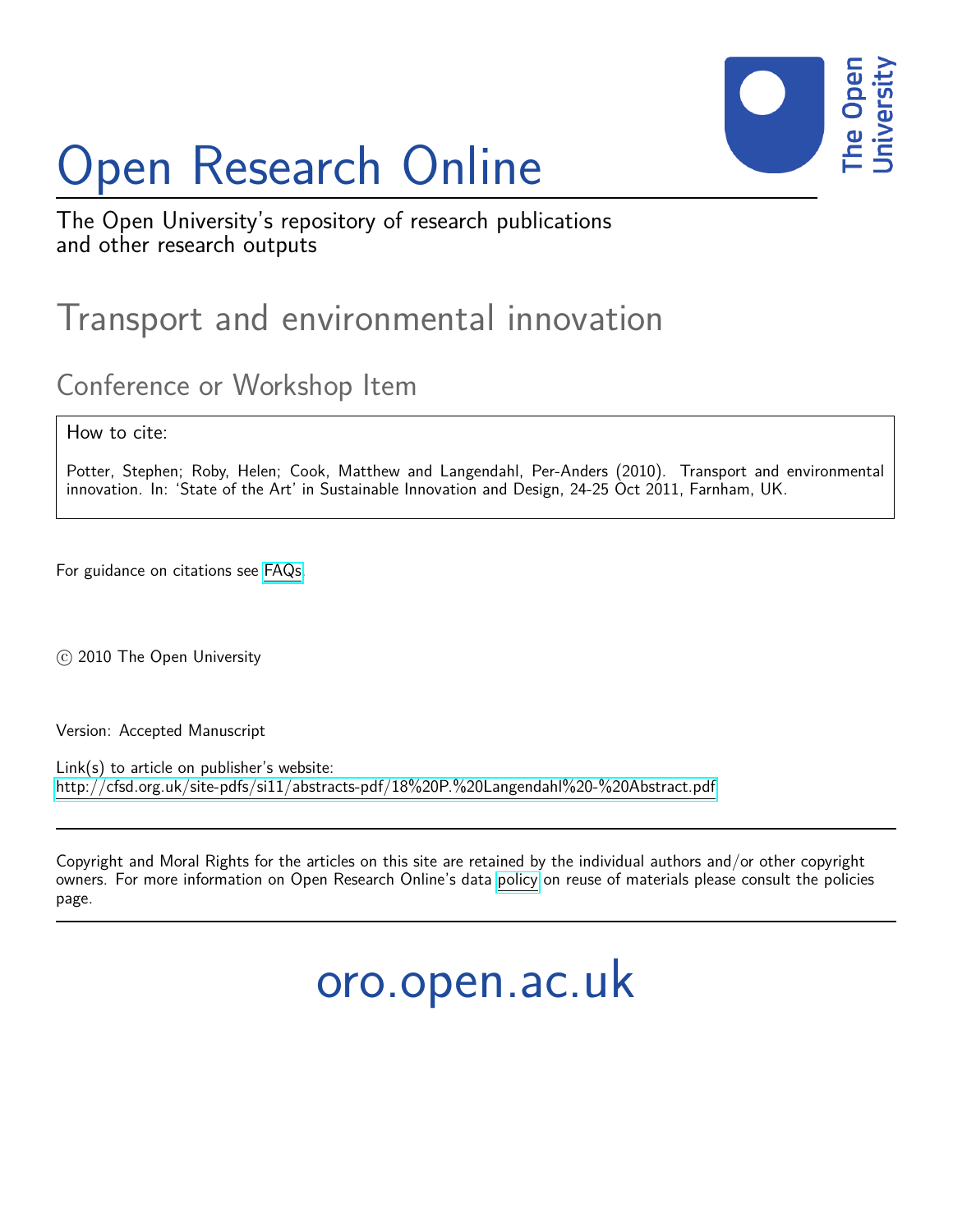#### **Transport and Environmental Innovation**

Stephen Potter, Design Group, The Open University, Walton Hall. Milton Keynes, MK7 6AA s.potter@open.ac.uk

Helen Roby, Institute of Social Marketing The Open University, Walton Hall, Milton Keynes, MK7 6AA h.m.roby@open.ac.uk

Matthew Cook Design Group, The Open University, Walton Hall, Milton Keynes, MK7 6AA Matthew.cook@open.ac.uk

Per Anders Langendahl, Design Group. The Open University, Walton Hall. Milton Keynes, MK7 6AA p.langendahl@open.ac.uk

#### **Abstract**

Transport gives rise to considerable C0<sub>2</sub> emissions, which are rising with little policy effect. Transport policy is a socio-technical regime ordered around the state funding large transport capital projects. This is supported by a professional skills and information structure that serves the logic of this regime. However, an innovative form of transport planning practice has tentatively emerged. Instead of the state implementing measures, it shifts to a supporting and enabling role with the devolution of responsibility to transport users. This is a very different rationale about what constitutes transport policy and its structures. This can be understood as a policy niche within the existing regime.

This paper reports research on two areas that seek to apply this niche approach: travel planning and the Milton Keynes electric vehicle project. These research suggest that rather than the 'new' transport policy niche leading to regime transformation, it is appears to be migrating to other policy regime structures that are more compatible to its approach.

**Key words:** transport policy, socio-technical transition, strategic niche management, travel plans, electric vehicles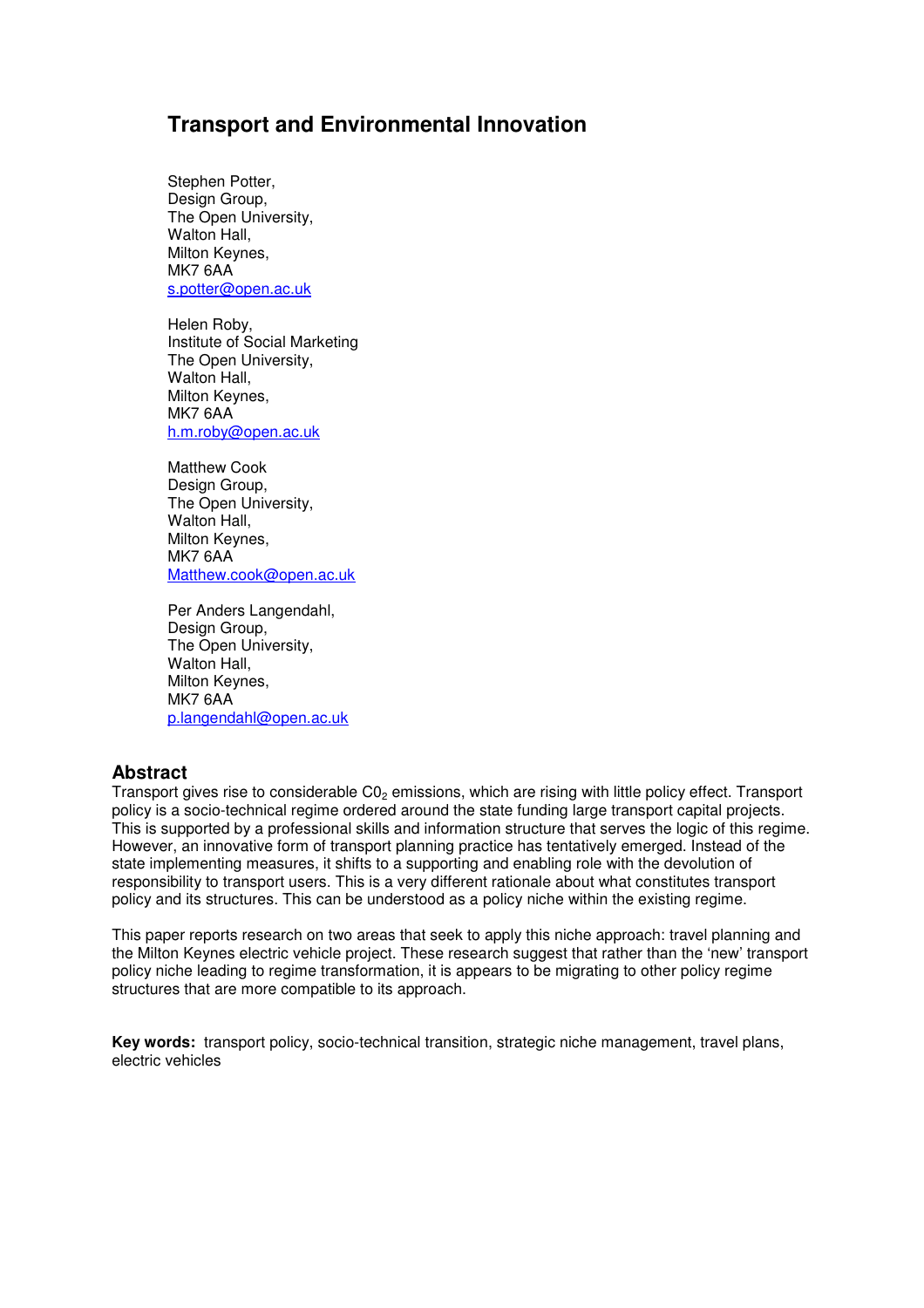#### **Transport and the environment**

Transport can produce both direct and indirect social and environmental impacts (Potter and Bailey, 2008). These can be categorised as:

- **Direct impacts:** the result of transport operations such as pollutants emitted by vehicles, noise intrusion, the land take of roads, railways and airports and traffic accident casualties.
- **Indirect impacts**: how changes in travel behaviour lead to urban sprawl, changes in activity patterns and unhealthy lifestyles.

Attention is often focussed upon transport's direct impacts, but it is the more structural, indirect impacts that make transport a particularly difficult area to resolve in the context of sustainable development. The indirect impacts result in a 'lock in' to unsustainable patterns of behaviours and economic/social configurations that are difficult and slow to change. It is thus not surprising that transport has proved to be least amenable to policies seeking the reduction of  $CO<sub>2</sub>$  emissions.

This issue was highlighted in the 2006 Stern Report (Stern, 2006), where it was noted that, between the base measurement year of 1990 and 2002, transport was the fastest growing source of carbon emissions in OECD countries (growing by 25%) and the second fastest growing sector in non-OECD countries (a rise of 36%). Rather than declining, over the next 40 years the trend is for transport  $CO<sub>2</sub>$ emissions to grow, particularly in non-OECD countries, where its share of global emissions is anticipated to increase from one third to one half by 2030.

In the UK, while other sectors have cut  $CO<sub>2</sub>$  emissions, the proportion coming from transport has risen from 15.6% in 1990 to 21.7% in 2009 (with only the 2009 recession preventing transport emissions from rising compared to 1990). Over 90 per cent of the UK's transport CO<sub>2</sub> emissions come from road transport (Table 1). Passenger cars remain the biggest source of  $CO<sub>2</sub>$ , but road freight emissions are significant and light van emissions have risen substantially (with the growth of the service economy). Rail produces only two per cent of transport's CO<sub>2</sub> emissions, despite recent substantial rises in passenger-kilometres and freight carried.

|                                      | 1990  | 2009  |
|--------------------------------------|-------|-------|
| Domestic civil aviation              | 1.4   | 2.0   |
| Passenger cars                       | 73.1  | 70.9  |
| Light duty vehicles (vans)           | 9.4   | 15.3  |
| Buses                                | 3.8   | 5.3   |
| Lorries                              | 24.0  | 21.0  |
| Mopeds & motorcycles                 | 0.6   | 0.6   |
| LPG emissions (all vehicles)         | 0.0   | 0.3   |
| Other (road vehicle engines)         | 0.3   | 0.1   |
| Railways                             | 2.1   | 2.1   |
| Domestic shipping                    | 1.8   | 1.5   |
| Military Aircraft and naval shipping | 5.3   | 2.5   |
| Other Transport                      | 0.3   | 0.5   |
| <b>Transport Total</b>               | 122.1 | 122.2 |
| Transport as % of total $CO2$        | 15.6% | 21.7% |
| Total UK CO <sub>2</sub> Emissions   | 781.6 | 563.6 |

#### **Table 1: UK CO2 emissions by source (Mt CO2) 1990 and 2009**

Source: Department of Energy and Climate Change (2011)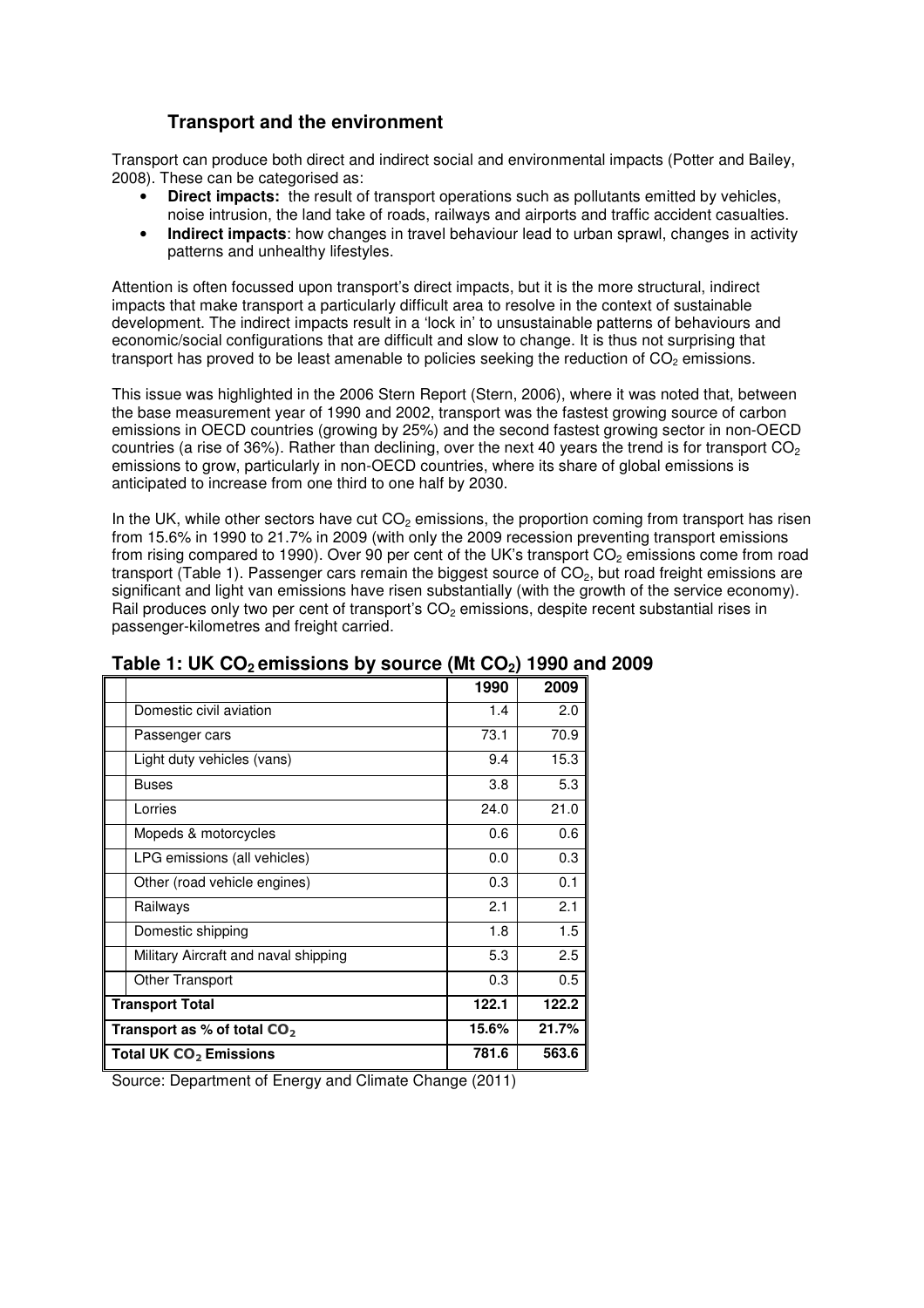#### **The nature of transport policy**

The way that the secondary impacts of transport are ingrained in our economic and social behaviour has led to some to conceive transport as a behavioural rather than a technical problem. This perspective is one that has been reflected in the changing nature of transport policy.

Until the early 1990s, the approach to transport planning in Britain, and most other nations, had been for the state to view its role as one that responds to growing transport demands from people and commerce. This predominantly involved increasing road capacity, together with the progressive trimming of rail and bus services, with some exceptions due to 'social need' (e.g. subsidising local bus, rail and ferry services, particularly in rural areas). The way in which these services have been provided, particularly whether by the state or the private sector, has been the subject of numerous reforms, including the 1980s and 1990s privatisation of bus and rail. However, these reforms have been within the context of a policy regime that took changes in travel demand for granted and sought to accommodate this growing demand by providing publically funded infrastructure.

In the 1990s, this demand-led transport policy lost its credibility. This was partly due to the growing recognition that transport is a key environmental problem area, but also that Britain's road-building policy had failed to reduce traffic congestion. As documented by Goodwin (1991), road-building simply locked economic and social systems into a higher level of travel intensity and, at best, did no more than slow the rate at which congestion worsened.

Rather than simply responding to transport demand, the concept of transport demand management (TDM) gradually emerged into the policy arena. Initially TDM was conceived and formulated in the same way as the old demand-led transport policy; it was simply that, instead of building roads and car parks, the role of the state was to fund large public transport capital projects, such as trams, metros and busways, or to provide money to local authorities to build cycle lanes and install traffic calming measures around schools. The methods, institutional structures and practices were unaltered, merely the purpose to which they were applied (Potter and Subrahumanian, 2007).

The approach has been one of the state and transport industry actors using the same structures, practices and skills base of their regime. The only real amendment is that other state and industry players have gradually become involved, for example the Treasury in implementing ecotaxation reforms, and the development of new service configurations, such as for congestion charging. Transport users remain on the outside of the policy regime; transport is done for them by this topdown professional élite.

But, within this predominant approach, an innovative form of transport planning practice has tentatively emerged. This is about a different way of doing transport planning that is seen as a necessary consequence of a behavioural change approach. To do this, the actors need to change their practice and very different skills are required. The existing policy regime practice seeks to influence behaviour through top-down policies, such as building busways instead of roads, raising fuel tax and charging motorists to enter city centres. Such an approach is compatible with the existing transport policy regime's way of working. But TDM can be implemented in a different way. Instead of the state implementing measures, it shifts to a supporting and enabling role with the devolution of responsibility to transport users. This is a very different rationale about what constitutes transport policy and its structures. Although not articulated in this way, such transport policy approaches have come to be labelled 'Smarter Choices' (see Cairns et al 2004).

With 'Smarter Choices', the emphasis is not on centrally-provided and funded infrastructure provision, but is about sustaining initiatives with the organisations whose activities generate travel demands. For example, working with employers to manage the commuting behaviour of their staff, or with leisure and shopping centres to 'green' the travel of their customers, or travel education programmes in neighbourhoods. This approach involves very different skills and processes to that of 'mainstream' transport planning, with its structures and practices built around engineering skills and project approaches. This type of TDM is about a sustained programme of building partnerships, consulting, educating and empowering users.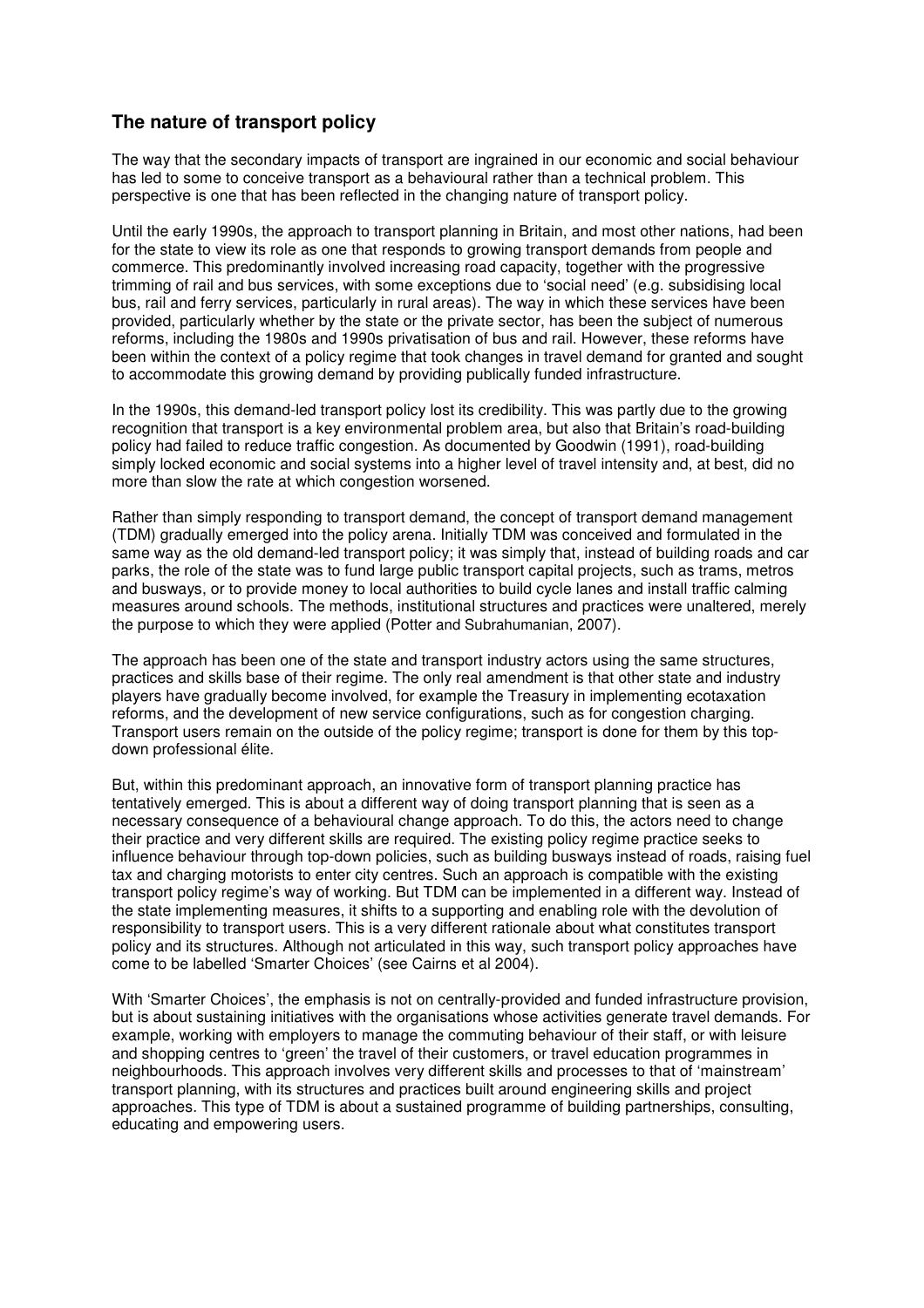Such transport policy developments can be conceived as 'policy niches' operating within an existing regime (Ieromonachou et al 2004). What are these niches and how are they interacting with the dominant regime? Are we moving towards regime transformation, or not?

#### **Travel planning**

For many years some employers have helped staff travel to work. Factories in remote locations might provide 'works buses' from nearby towns, and often special transport arrangements are made for latenight shift workers. Today it is more likely to be providing a company car or large free car parks. The travel plan concept is that employers, schools and other organisations take a responsibility to manage how staff, students, customers and visitors travel to their site in order to address wider public policy objectives.

The first environmental requirements for employers to manage the travel of their staff came as part of Californian air-quality legislation in the 1970s. The Dutch adopted travel plan type measures (called 'mobility management') in the 1980s and local authorities in the UK (notably Nottingham City Council) began promoting 'green commuter plans' in the early 1990s. The promotion of what in the UK became termed as 'travel plans' became UK Government policy from 1997, with workplace and school travel plans featuring in the 1998 and 2004 transport policy White Papers (DETR, 1998 and DfT, 2004). Government guidance defined a travel plan as being:

A general term for a package of measures tailored to [meet the] needs of individual sites and aimed at promoting greener, cleaner travel choices and reducing reliance on the car. It involves the development of a set of mechanisms, initiatives and targets that together can enable [an] organisation to reduce the impact of travel and transport on the environment, whilst also bringing a number of other benefits to [the] organisation as an employer and to staff.

Energy Efficiency Best Practice Programme, 2002, Section 1.1

For school travel plans, according to the DfES:

An effective school travel plan puts forward a package of measures to improve safety and reduce car use, backed up by a partnership involving the school, education and transport officers from the local authority, the police and the health authority. It is based on consultation with teachers, parents, pupils and governors and other local people.'

(http://www.teachernet.gov.uk)

The key rationale of travel plans is that those organisations responsible for creating the need to travel, such as employers, schools, service providers and shopping centre owners, are involved in helping to solve transport problems. They are expected to enter into partnership with their local authority and with other actors. However, this whole approach is something they find difficult to comprehend. From their perspective, transport is something that is largely outside an individual organisation's control and is not their responsibility. They are used to operating within the existing rationale and practices of 'mainstream' transport planning and find it difficult to respond to such an alternative concept.

Equally, although travel planning is an essentially bottom-up, user led approach, local authorities have tended to implement them in the traditional 'top down' way of the transport policy regime. Travel plans tend to be treated as one-off activities linked to existing regulatory controls. Local authorities have developed legally binding agreements linked to planning consent to commit organisations to travel plan initiatives (Rye et al., 2008). This obligation or agreement is known in England as a 'Section 106 agreement', named after section 106 of the 1990 'Town and Country Planning Act'. Travel plans are required to be written as part of obtaining planning consent.

However, local authorities have also appointed travel plan co-ordinators with appropriate network developing skills who have established initiatives such as travel plan networks and clubs to share best practice, which reflects more the alternative approach of travel plans being an ongoing process to support, refine and manage. In our research on this subject, Roby (2008 and 2010), has conducted in-depth interviews with employers with travel that were in a state of transition or active development. This showed that the motivations sustaining the travel plan had significantly changed over time. Fulfilling planning requirements dropped from being the main motivation in 68% of cases to only 12%; Corporate Social Responsibility, parking, access strategies and business motivations all grew in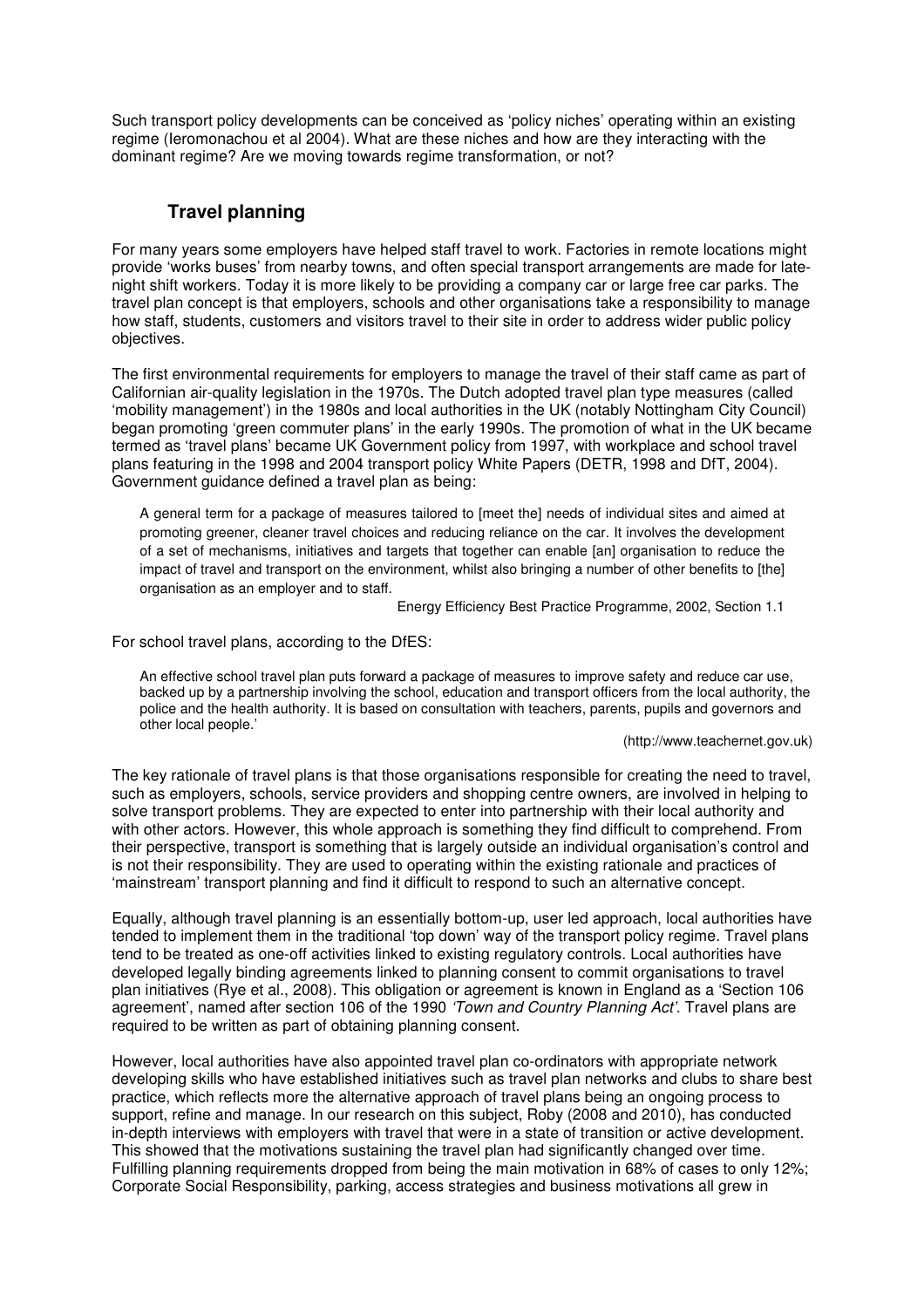importance. The conclusion was that a traditional 'top down' approach by local authorities may get travel plans initiated, but this was unlikely to maintain a travel plan. The partnership/development support functions could sustain travel planning, but this alternative policy niche and the people with appropriate skills are vulnerable. As local authorities face funding cuts, it is not traditional transport planning that is being cut; this is defended by senior managers with their established professional bodies and intuitional embedding. The cuts are coming to the lower status travel planners who face redundancies and budget cuts. This is perhaps epitomised by the recent government decision to even axe data gathering that informs school travel plans (Forster, 2011).

But there have been other responses that suggest that travel plans could evolve into a somewhat different policy measure. A further project we have undertaken has been for Transport for London (TfL). This work has been to provide an insight into business travel, and how TfL might engage with the business sector to develop support programmes, firstly in managing business travel, and then considering the opportunities to manage the commute as well.

Rather than seeking to impose a transport planning concept (the travel plan) on organisations that do not see this as relating to their needs, the idea is to use the same philosophy of user engagement and support, delivered with the same sort of skills and methods as travel planning, but starting from a core business function – business travel (Roby 2011). One of the key findings from this project is the need to work with business in a flexible way that matches their organisational needs and culture, rather than prescribing policies and methods that conflict with these needs and culture.

The study covered a number of aspects (including an exploration of the issues around substituting travel with teleconferencing and other virtual technologies), but a major conclusions was that businesses in this study were looking for different ways to engage from those traditionally seen in travel planning, especially the way travel plans were developed through the planning process. The businesses were seeking to reduce their carbon emissions and costs and improve productivity, and looking for tools to support this process.

This study suggests that travel planning may need to be reinvented to fully take on board the implications of its innovative approach. If it really is about a different transport planning rationale, then travel planning needs to refocused around that rationale and from there develop to the wider public policy agenda. As initially formulated, travel plans are an uncomfortable hybrid between old and new transport planning, which could help to explain why they are failing to realise their potential.

#### **Low carbon vehicles**

Another area in which there has been a clash between transport planning rationale has been in public programmes to stimulate the uptake of innovative low carbon vehicles. This is illustrated well by our involvement in the network of actors promoting electric vehicles in Milton Keynes.

Ensuring the widespread take-up of electric vehicles is a key part of the government's policy to deliver greener transport, develop green growth and fulfil the UK's carbon reduction targets. The commercial launch in 2011 of a range of electric vehicle designs is part of a government/industry partnership approach that envisages a long term transition to a low carbon transport future, in which cleaner internal combustion technologies are joined by an initial widespread uptake of Battery Electric Vehicles then 'plug in' hybrids, followed later by hydrogen Fuel Cell Vehicles (NAIGT, 2009). Although not articulated as such, this is a network of actors that have agreed on expectations to plan a technology niche management exercise seeking to achieve an eventual regime transformation.

The car industry is bringing electric cars to market, and government support has centred upon Plug-in Grants to lower purchase costs coupled with the 'Plugged in Places' programme to fund public charging points in key local authority areas. Milton Keynes was one of three areas awarded a 'Plugged in Places' grant in 2009. The project involves inputs from Milton Keynes Council, three local universities, and the local economic partnership. A crucial part of the concept of the Milton Keynes programme was that, as well as preparing the physical infrastructure for electric vehicles, it sought to prepare users as the first vehicles go on sale. Despite intentions expressed in surveys, when it comes to spending £25,000 on an electric car, for most people and businesses it takes more than a one off grant and a charging point or two to part with that much cash.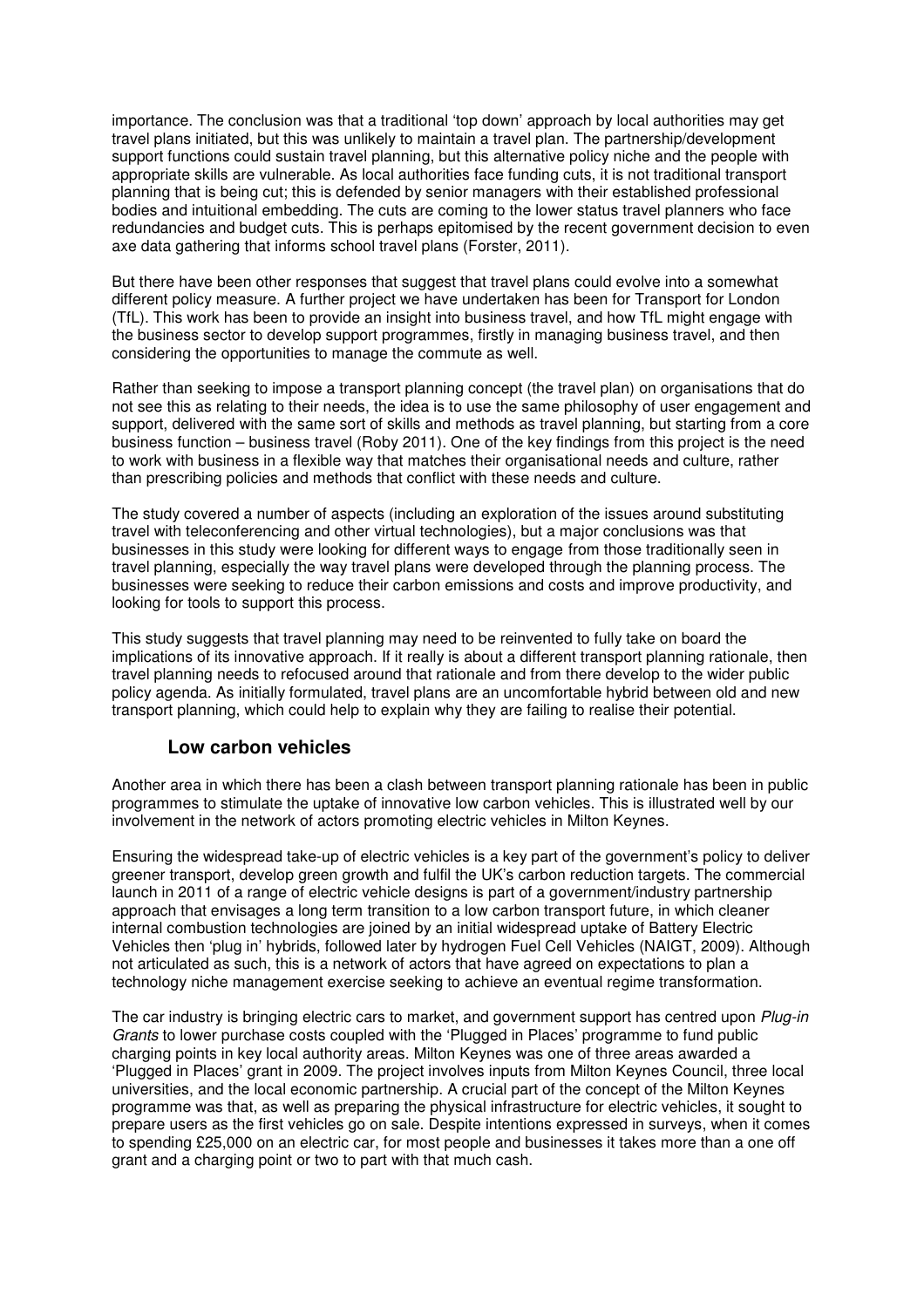So, to complement the capital investment side, a key part of the Milton Keynes project is a programme of public and business engagement, to develop user understanding, identify barriers and explore with local organisations how they might develop new electric vehicle based services (e.g. electric car rental). This is why our project includes contributions by the Open University's Institute of Social Marketing and the University's OpenLearn web design team. The programme also proposed developing an 'electric vehicle experience' centre where people can learn about and explore if an electric car is right for them, and run experience events at local shows.

Like in travel planning, this represents an approach of seeking to understand users and facilitate their participation in the practice of transport planning. Significantly, the Milton Keynes consortium is not led



Fig 1: A Nissan Leaf at the UK launch of this battery-electric car in Milton Keynes

by the transport planning department of Milton Keynes Council but by the economic development section, including employers through the local economic partnership. The transport planning section of the council is a peripheral actor in the network.

However, government has again taken a traditional policy approach, where funding has been conceived in terms of infrastructure and grants, not in terms of public engagement and developing networks of actors and users. Funds for public engagement activities have been retrospectively stripped out. User engagement is simply not accepted as an important and legitimate activity.

#### **Implications**

Research around the above cases is ongoing, but they indicate some crucial issues in transitions to a more sustainable socio-technical regime. The model of an innovation niche that is replicated, enlarged and then leads to a regime transformation does not seem to be playing out. Neither is this the case of a failed niche, which when protection is removed is outcompeted by a superior rival. Instead there is a more complex picture of the new 'niche' policy that conflicts with the practice of the regime compromising itself by seeking to conform. It thus fails to develop and get marginalised, making it vulnerable and, in the case of travel planning, is now under serious threat by powerful actors in the dominant regime.

It seems that only way forward is for this form of transport policy to be implemented in a different policy regime that has an appropriate culture of practice. Thus in TfL, travel planning and other smarter choices are migrating to become part of business and economic functions. With electric vehicles in Milton Keynes that is where this transport initiative is located, but has had problems in that public funding comes from a government department with a 'project' conception of how policy is done.

So rather than 'new' transport policy niches leading regime transformation, something different is happening. The new transport policy appears to be migrating to other policy regime structures that are more suited to its approach. Thus transport policy is now being done by business development. The old transport policy regime is not changing, but remaining for what it does well (infrastructure projects). The strategic level of transport policy may well now end up in the business and finance areas of government with the existing transport function contracting to a mere technical implementation role. The outcome is uncertain, but these case studies certainly indicate that this reconfiguration of function and power is playing out as a confusing and messy process.